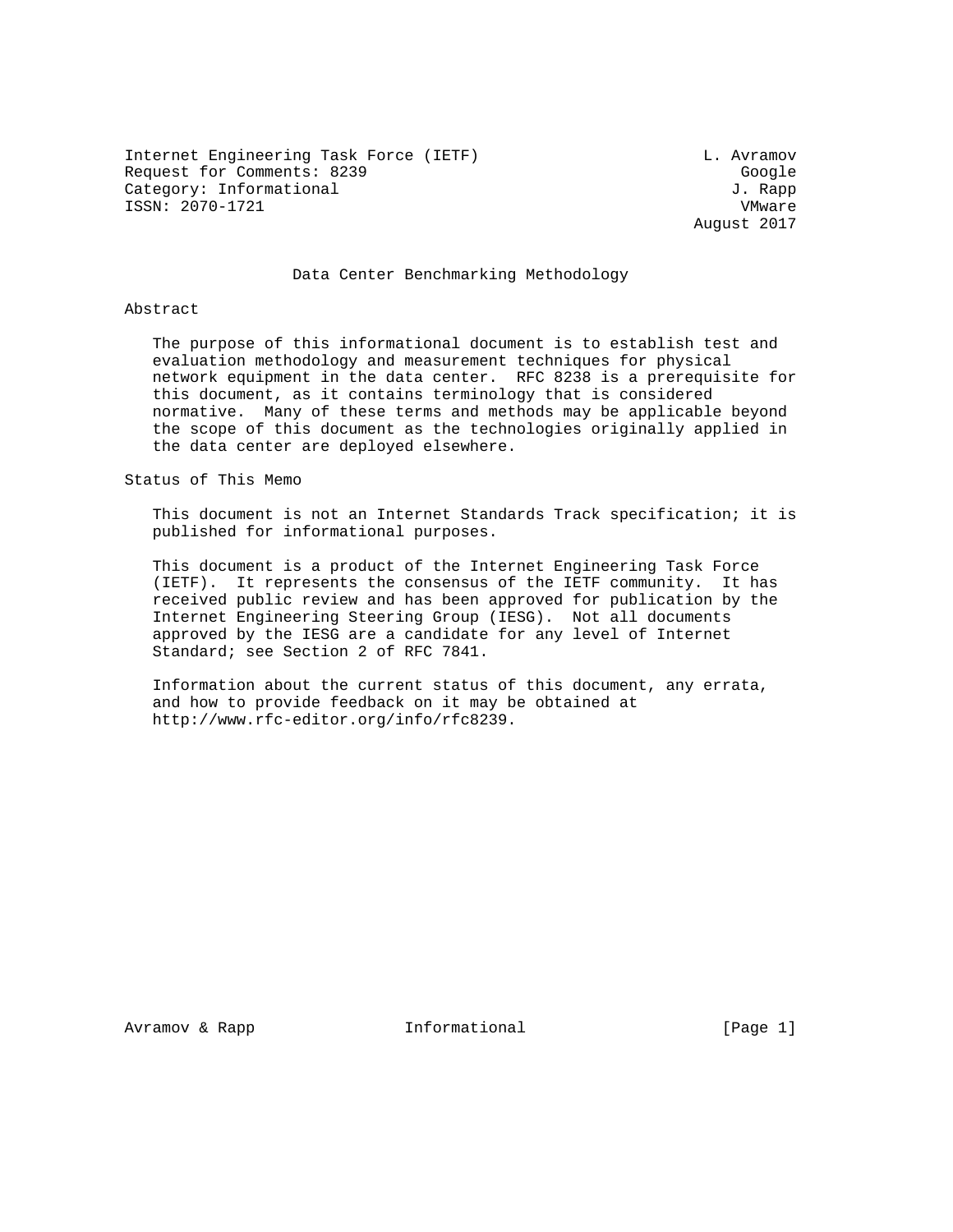# Copyright Notice

 Copyright (c) 2017 IETF Trust and the persons identified as the document authors. All rights reserved.

 This document is subject to BCP 78 and the IETF Trust's Legal Provisions Relating to IETF Documents

 (http://trustee.ietf.org/license-info) in effect on the date of publication of this document. Please review these documents carefully, as they describe your rights and restrictions with respect to this document. Code Components extracted from this document must include Simplified BSD License text as described in Section 4.e of the Trust Legal Provisions and are provided without warranty as described in the Simplified BSD License.

Table of Contents

|                | 1.2. Methodology Format and Repeatability Recommendation  4                                           |
|----------------|-------------------------------------------------------------------------------------------------------|
|                |                                                                                                       |
|                |                                                                                                       |
|                |                                                                                                       |
|                |                                                                                                       |
| $\mathcal{E}$  |                                                                                                       |
|                |                                                                                                       |
|                |                                                                                                       |
|                |                                                                                                       |
|                |                                                                                                       |
|                |                                                                                                       |
|                |                                                                                                       |
|                |                                                                                                       |
| 5.             |                                                                                                       |
|                |                                                                                                       |
|                |                                                                                                       |
|                |                                                                                                       |
|                | 6. Incast Stateful and Stateless Traffic 15                                                           |
|                |                                                                                                       |
|                | $6.2.$ Methodology $\dots\dots\dots\dots\dots\dots\dots\dots\dots\dots\dots\dots\dots\dots\dots\dots$ |
|                |                                                                                                       |
| 7 <sub>1</sub> |                                                                                                       |
| 8 <sub>1</sub> |                                                                                                       |
| 9.             |                                                                                                       |
|                |                                                                                                       |
|                |                                                                                                       |
|                |                                                                                                       |
|                |                                                                                                       |

Avramov & Rapp **Informational** [Page 2]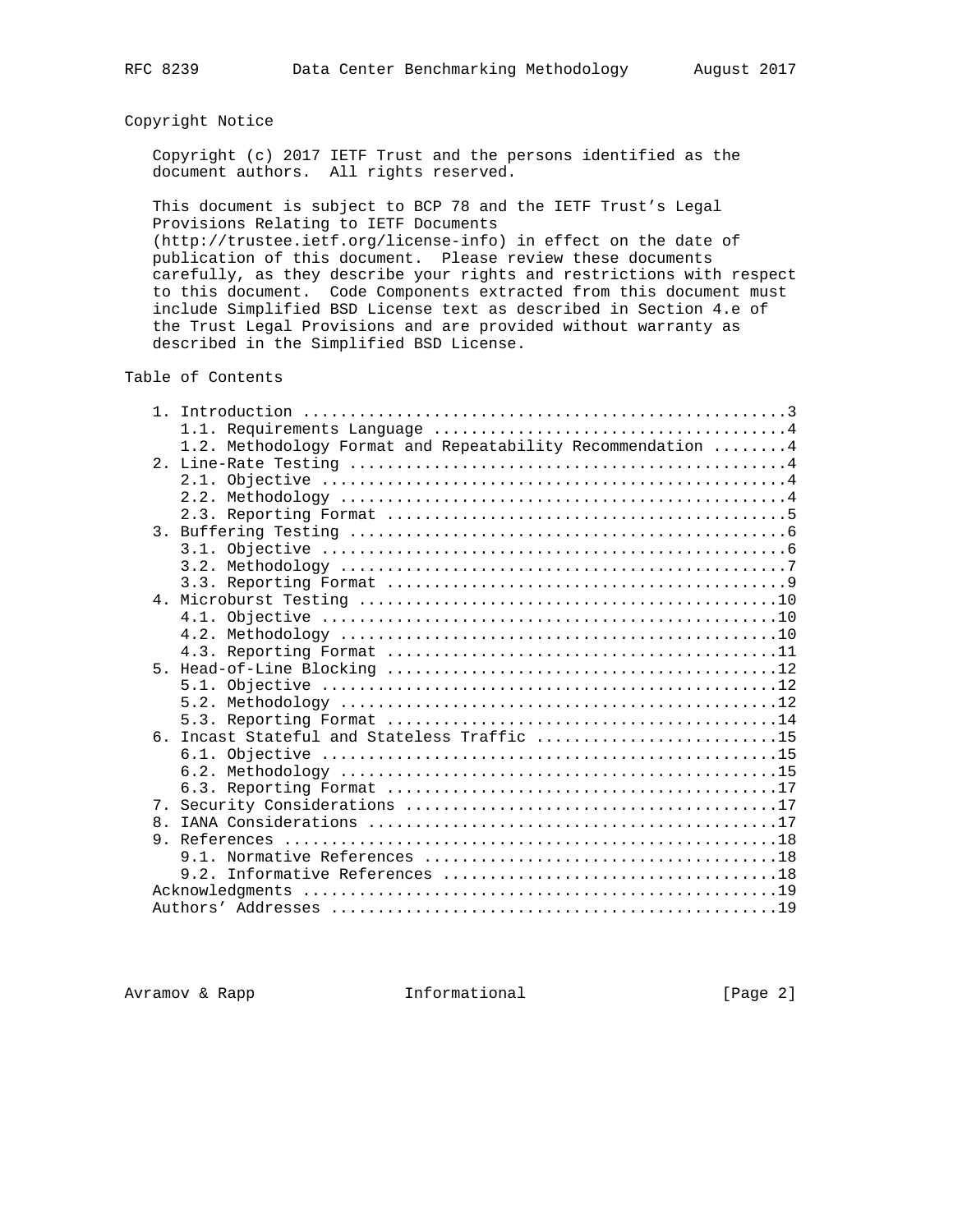## 1. Introduction

 Traffic patterns in the data center are not uniform and are constantly changing. They are dictated by the nature and variety of applications utilized in the data center. They can be largely east-west traffic flows (server to server inside the data center) in one data center and north-south (from the outside of the data center to the server) in another, while others may combine both. Traffic patterns can be bursty in nature and contain many-to-one, many-to-many, or one-to-many flows. Each flow may also be small and latency sensitive or large and throughput sensitive while containing a mix of UDP and TCP traffic. All of these can coexist in a single cluster and flow through a single network device simultaneously. Benchmarking tests for network devices have long used [RFC1242], [RFC2432], [RFC2544], [RFC2889], and [RFC3918], which have largely been focused around various latency attributes and throughput [RFC2889] of the Device Under Test (DUT) being benchmarked. These standards are good at measuring theoretical throughput, forwarding rates, and latency under testing conditions; however, they do not represent real traffic patterns that may affect these networking devices.

 Currently, typical data center networking devices are characterized by:

- High port density (48 ports or more).
- High speed (currently, up to 100 GB/s per port).
- High throughput (line rate on all ports for Layer 2 and/or Layer 3).
- Low latency (in the microsecond or nanosecond range).
- Low amount of buffer (in the MB range per networking device).
- Layer 2 and Layer 3 forwarding capability (Layer 3 not mandatory).

 This document provides a methodology for benchmarking data center physical network equipment DUTs, including congestion scenarios, switch buffer analysis, microburst, and head-of-line blocking, while also using a wide mix of traffic conditions. [RFC8238] is a prerequisite for this document, as it contains terminology that is considered normative.

Avramov & Rapp **Informational** [Page 3]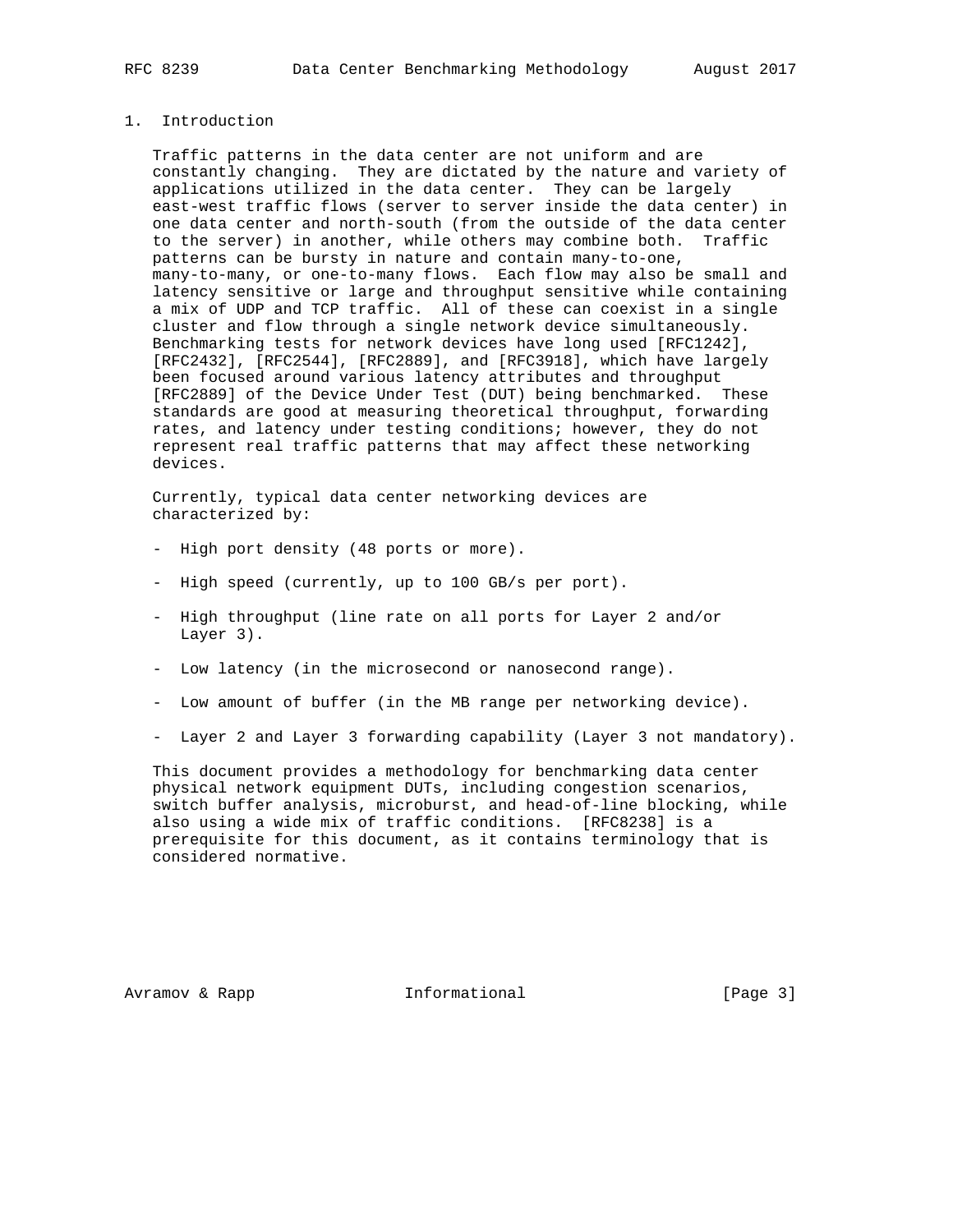#### 1.1. Requirements Language

 The key words "MUST", "MUST NOT", "REQUIRED", "SHALL", "SHALL NOT", "SHOULD", "SHOULD NOT", "RECOMMENDED", "NOT RECOMMENDED", "MAY", and "OPTIONAL" in this document are to be interpreted as described in BCP 14 [RFC2119] [RFC8174] when, and only when, they appear in all capitals, as shown here.

#### 1.2. Methodology Format and Repeatability Recommendation

 The following format is used in Sections 2 through 6 of this document:

- Objective
- Methodology
- Reporting Format

 For each test methodology described in this document, it is critical that repeatability of the results be obtained. The recommendation is to perform enough iterations of the given test and to make sure that the result is consistent. This is especially important in the context of the tests described in Section 3, as the buffering testing has historically been the least reliable. The number of iterations SHOULD be explicitly reported. The relative standard deviation SHOULD be below 10%.

- 2. Line-Rate Testing
- 2.1. Objective

 The objective of this test is to provide a "maximum rate" test for the performance values for throughput, latency, and jitter. It is meant to provide (1) the tests to perform and (2) methodology for verifying that a DUT is capable of forwarding packets at line rate under non-congested conditions.

## 2.2. Methodology

 A traffic generator SHOULD be connected to all ports on the DUT. Two tests MUST be conducted: (1) a port-pair test [RFC2544] [RFC3918] and (2) a test using a full-mesh DUT [RFC2889] [RFC3918].

 For all tests, the traffic generator's sending rate MUST be less than or equal to 99.98% of the nominal value of the line rate (with no further Parts Per Million (PPM) adjustment to account for interface clock tolerances), to ensure stressing of the DUT in reasonable

Avramov & Rapp **Informational** [Page 4]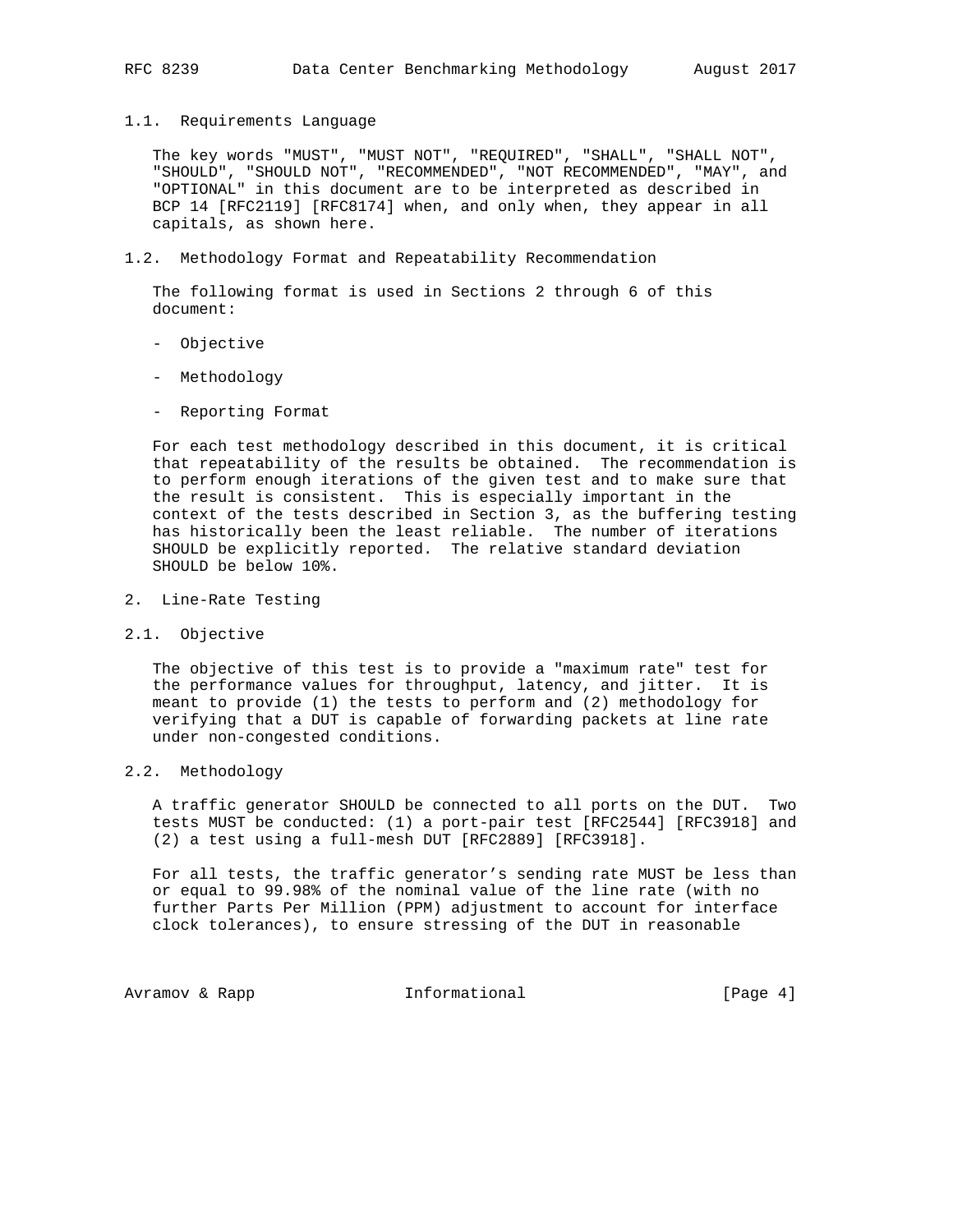worst-case conditions (see [RFC8238], Section 5 for more details). Test results at a lower rate MAY be provided for better understanding of performance increase in terms of latency and jitter when the rate is lower than 99.98%. The receiving rate of the traffic SHOULD be captured during this test as a percentage of line rate.

 The test MUST provide the statistics of minimum, average, and maximum of the latency distribution, for the exact same iteration of the test.

 The test MUST provide the statistics of minimum, average, and maximum of the jitter distribution, for the exact same iteration of the test.

 Alternatively, when a traffic generator cannot be connected to all ports on the DUT, a snake test MUST be used for line-rate testing, excluding latency and jitter, as those would become irrelevant. The snake test is performed as follows:

- Connect the first and last port of the DUT to a traffic generator.
- Connect, back to back and sequentially, all the ports in between: port 2 to port 3, port 4 to port 5, etc., to port N-2 to port N-1, where N is the total number of ports of the DUT.
- Configure port 1 and port 2 in the same VLAN X, port 3 and port 4 in the same VLAN Y, etc., and port N-1 and port N in the same VLAN Z.

 This snake test provides the capability to test line rate for Layer 2 and Layer 3 [RFC2544] [RFC3918] in instances where a traffic generator with only two ports is available. Latency and jitter are not to be considered for this test.

## 2.3. Reporting Format

The report MUST include the following:

- Physical-layer calibration information, as defined in [RFC8238], Section 4.
- Number of ports used.
- Reading for "throughput received as a percentage of bandwidth", while sending 99.98% of the nominal value of the line rate on each port, for each packet size from 64 bytes to 9216 bytes. As guidance, with a packet-size increment of 64 bytes between each iteration being ideal, 256-byte and 512-byte packets are also

Avramov & Rapp  $I_n$  Informational [Page 5]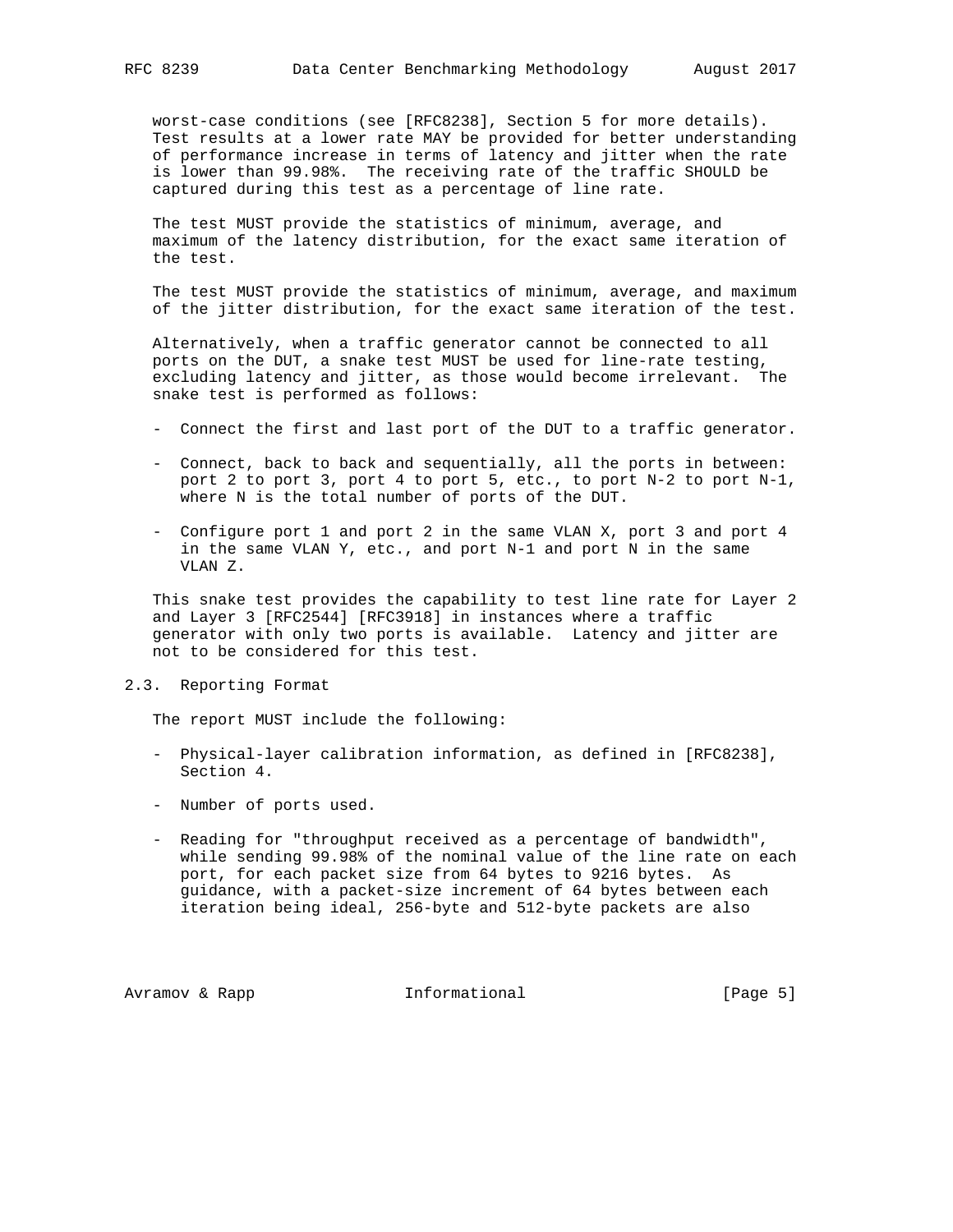often used. The most common packet-size ordering for the report is 64 bytes, 128 bytes, 256 bytes, 512 bytes, 1024 bytes, 1518 bytes, 4096 bytes, 8000 bytes, and 9216 bytes.

The pattern for testing can be expressed using [RFC6985].

- Throughput needs to be expressed as a percentage of total transmitted frames.
- Packet drops MUST be expressed as a count of packets and SHOULD be expressed as a percentage of line rate.
- For latency and jitter, values are expressed in units of time (usually microseconds or nanoseconds), reading across packet sizes from 64 bytes to 9216 bytes.
- For latency and jitter, provide minimum, average, and maximum values. If different iterations are done to gather the minimum, average, and maximum values, this SHOULD be specified in the report, along with a justification for why the information could not have been gathered in the same test iteration.
- For jitter, a histogram describing the population of packets measured per latency or latency buckets is RECOMMENDED.
- The tests for throughput, latency, and jitter MAY be conducted as individual independent trials, with proper documentation provided in the report, but SHOULD be conducted at the same time.
- The methodology assumes that the DUT has at least nine ports, as certain methodologies require nine or more ports.
- 3. Buffering Testing
- 3.1. Objective

 The objective of this test is to measure the size of the buffer of a DUT under typical/many/multiple conditions. Buffer architectures between multiple DUTs can differ and include egress buffering, shared egress buffering SoC (Switch-on-Chip), ingress buffering, or a combination thereof. The test methodology covers the buffer measurement, regardless of buffer architecture used in the DUT.

Avramov & Rapp **Informational** [Page 6]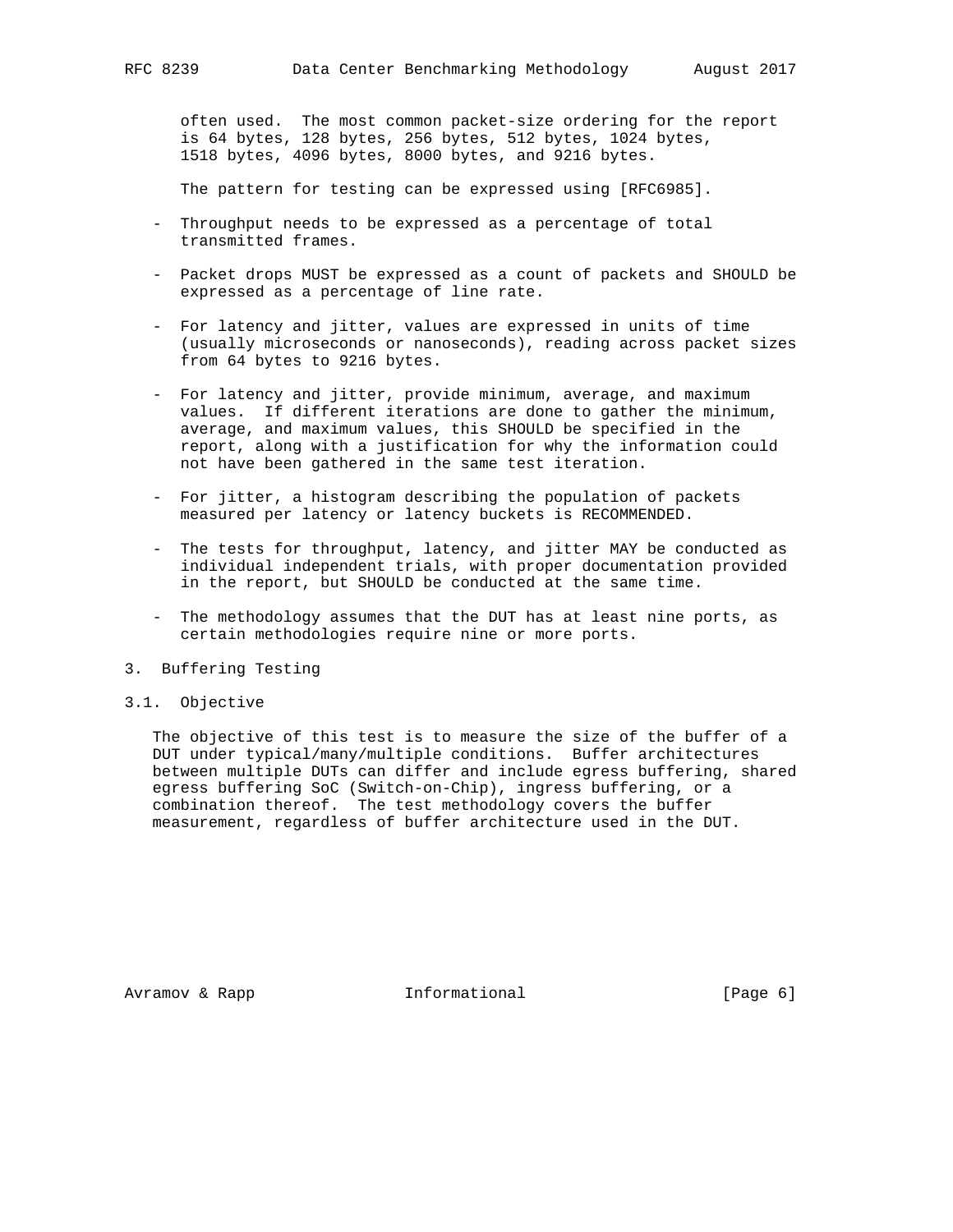## 3.2. Methodology

 A traffic generator MUST be connected to all ports on the DUT. The methodology for measuring buffering for a data center switch is based on using known congestion of known fixed packet size, along with maximum latency value measurements. The maximum latency will increase until the first packet drop occurs. At this point, the maximum latency value will remain constant. This is the point of inflection of this maximum latency change to a constant value. There MUST be multiple ingress ports receiving a known amount of frames at a known fixed size, destined for the same egress port in order to create a known congestion condition. The total amount of packets sent from the oversubscribed port minus one, multiplied by the packet size, represents the maximum port buffer size at the measured inflection point.

 Note that the tests described in procedures 1), 2), 3), and 4) in this section have iterations called "first iteration", "second iteration", and "last iteration". The idea is to show the first two iterations so the reader understands the logic of how to keep incrementing the iterations. The last iteration shows the end state of the variables.

- 1) Measure the highest buffer efficiency.
	- o First iteration: Ingress port 1 sending 64-byte packets at line rate to egress port 2, while port 3 is sending a known low amount of oversubscription traffic (1% recommended) with the same packet size of 64 bytes to egress port 2. Measure the buffer size value of the number of frames sent from the port sending the oversubscribed traffic up to the inflection point multiplied by the frame size.
	- o Second iteration: Ingress port 1 sending 65-byte packets at line rate to egress port 2, while port 3 is sending a known low amount of oversubscription traffic (1% recommended) with the same packet size of 65 bytes to egress port 2. Measure the buffer size value of the number of frames sent from the port sending the oversubscribed traffic up to the inflection point multiplied by the frame size.
	- o Last iteration: Ingress port 1 sending packets of size B bytes at line rate to egress port 2, while port 3 is sending a known low amount of oversubscription traffic (1% recommended) with the same packet size of B bytes to egress port 2. Measure the buffer size value of the number of frames sent from the port sending the oversubscribed traffic up to the inflection point multiplied by the frame size.

Avramov & Rapp **Informational** [Page 7]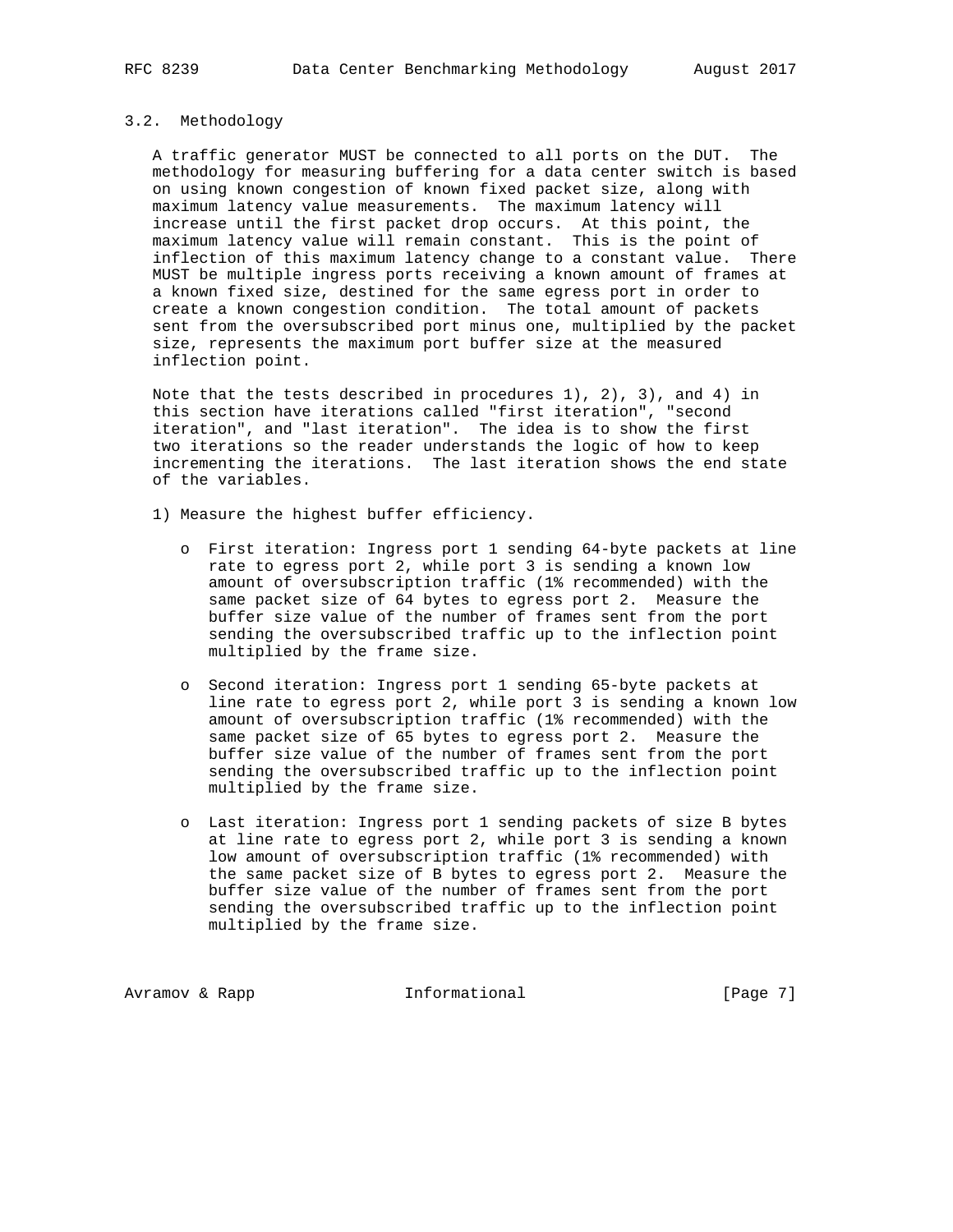When the B value is found to provide the largest buffer size, then size B allows the highest buffer efficiency.

2) Measure maximum port buffer size.

 At fixed packet size B as determined in procedure 1), for a fixed default Differentiated Services Code Point (DSCP) / Class of Service (CoS) value of 0 and for unicast traffic, proceed with the following:

- o First iteration: Ingress port 1 sending line rate to egress port 2, while port 3 is sending a known low amount of oversubscription traffic (1% recommended) with the same packet size to egress port 2. Measure the buffer size value by multiplying the number of extra frames sent by the frame size.
- o Second iteration: Ingress port 2 sending line rate to egress port 3, while port 4 is sending a known low amount of oversubscription traffic (1% recommended) with the same packet size to egress port 3. Measure the buffer size value by multiplying the number of extra frames sent by the frame size.
- o Last iteration: Ingress port N-2 sending line rate to egress port N-1, while port N is sending a known low amount of oversubscription traffic (1% recommended) with the same packet size to egress port N. Measure the buffer size value by multiplying the number of extra frames sent by the frame size.

 This test series MAY be repeated using all different DSCP/CoS values of traffic, and then using multicast traffic, in order to find out if there is any DSCP/CoS impact on the buffer size.

- 3) Measure maximum port pair buffer sizes.
	- o First iteration: Ingress port 1 sending line rate to egress port 2, ingress port 3 sending line rate to egress port 4, etc. Ingress port N-1 and port N will oversubscribe, at 1% of line rate, egress port 2 and port 3, respectively. Measure the buffer size value by multiplying the number of extra frames sent by the frame size for each egress port.
	- o Second iteration: Ingress port 1 sending line rate to egress port 2, ingress port 3 sending line rate to egress port 4, etc. Ingress port N-1 and port N will oversubscribe, at 1% of line rate, egress port 4 and port 5, respectively. Measure the buffer size value by multiplying the number of extra frames sent by the frame size for each egress port.

Avramov & Rapp **Informational** [Page 8]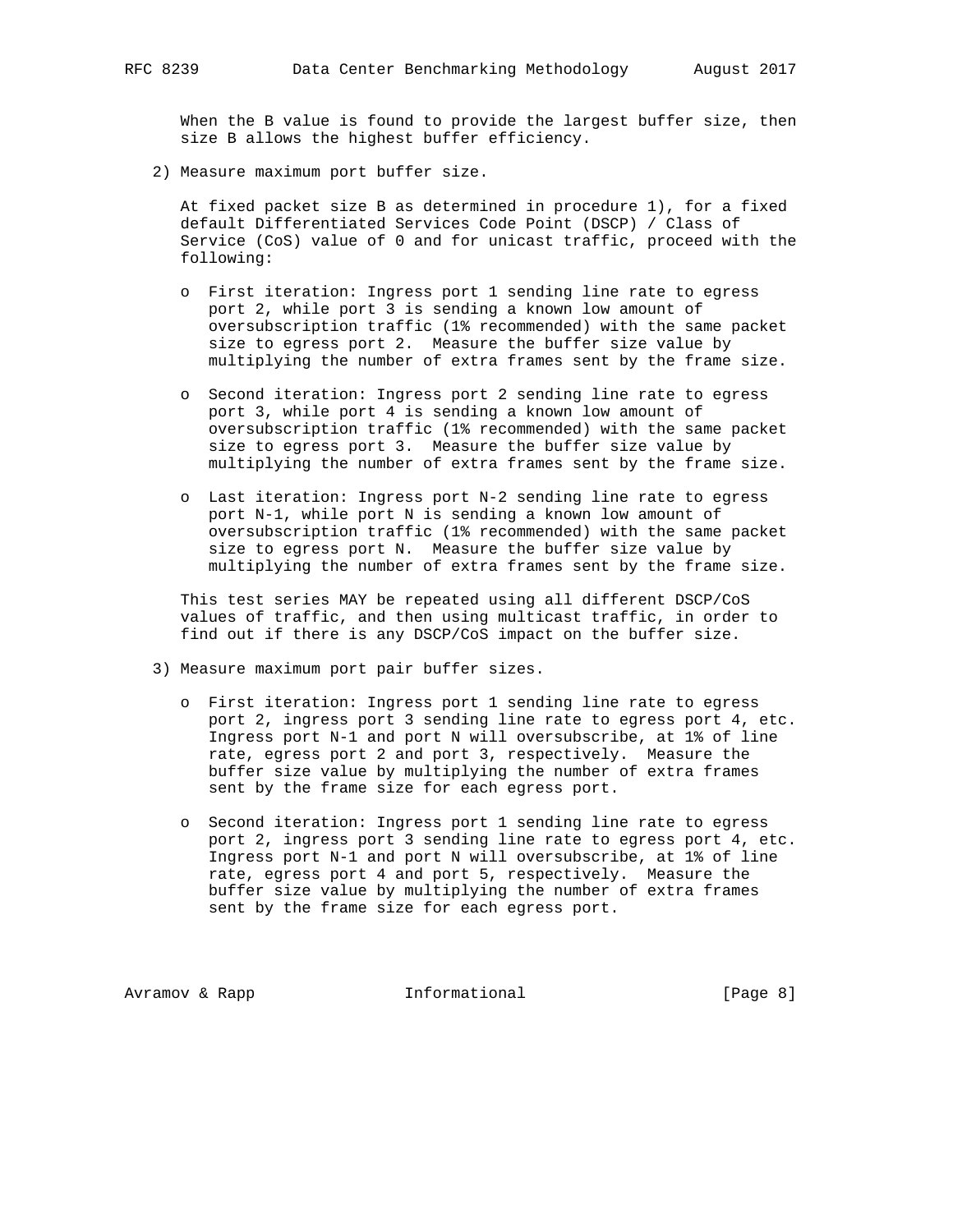o Last iteration: Ingress port 1 sending line rate to egress port 2, ingress port 3 sending line rate to egress port 4, etc. Ingress port N-1 and port N will oversubscribe, at 1% of line rate, egress port N-3 and port N-2, respectively. Measure the buffer size value by multiplying the number of extra frames sent by the frame size for each egress port.

 This test series MAY be repeated using all different DSCP/CoS values of traffic and then using multicast traffic.

- 4) Measure maximum DUT buffer size with many-to-one ports.
	- o First iteration: Ingress ports 1,2,... N-1 each sending  $[(1/[N-1])*99.98]+[1/[N-1]]$  % of line rate per port to egress port N.
	- o Second iteration: Ingress ports 2,... N each sending  $[(1/[N-1])*99.98]+[1/[N-1]]$  % of line rate per port to egress port 1.
	- o Last iteration: Ingress ports N,1,2...N-2 each sending  $[(1/[N-1])*99.98]+[1/[N-1]]$  % of line rate per port to egress port N-1.

 This test series MAY be repeated using all different CoS values of traffic and then using multicast traffic.

 Unicast traffic, and then multicast traffic, SHOULD be used in order to determine the proportion of buffer for the documented selection of tests. Also, the CoS value for the packets SHOULD be provided for each test iteration, as the buffer allocation size MAY differ per CoS value. It is RECOMMENDED that the ingress and egress ports be varied in a random but documented fashion in multiple tests in order to measure the buffer size for each port of the DUT.

3.3. Reporting Format

The report MUST include the following:

- The packet size used for the most efficient buffer used, along with the DSCP/CoS value.
- The maximum port buffer size for each port.
- The maximum DUT buffer size.
- The packet size used in the test.

Avramov & Rapp  $I_n$  Informational (Page 9)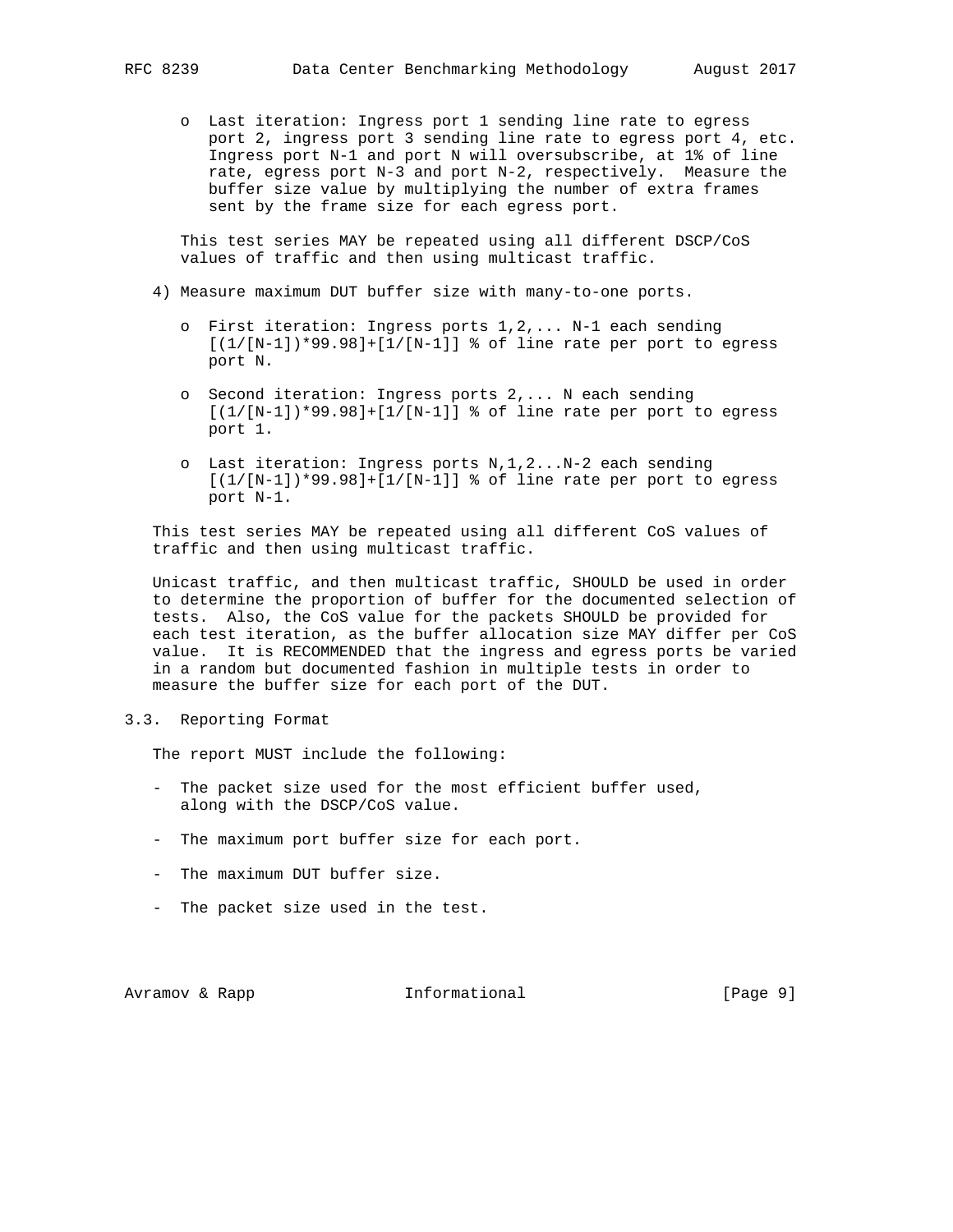- The amount of oversubscription, if different than 1%.
- The number of ingress and egress ports, along with their location on the DUT.
- The repeatability of the test needs to be indicated: the number of iterations of the same test and the percentage of variation between results for each of the tests (min, max, avg).

 The percentage of variation is a metric providing a sense of how big the difference is between the measured value and the previous values.

 For example, for a latency test where the minimum latency is measured, the percentage of variation (PV) of the minimum latency will indicate by how much this value has varied between the current test executed and the previous one.

PV =  $((x2-x1)/x1)*100$ , where x2 is the minimum latency value in the current test and x1 is the minimum latency value obtained in the previous test.

The same formula is used for maximum and average variations measured.

- 4. Microburst Testing
- 4.1. Objective

 The objective of this test is to find the maximum amount of packet bursts that a DUT can sustain under various configurations.

 This test provides additional methodology that supplements the tests described in [RFC1242], [RFC2432], [RFC2544], [RFC2889], and [RFC3918].

- All bursts should be sent with 100% intensity. Note: "Intensity" is defined in [RFC8238], Section 6.1.1.
- All ports of the DUT must be used for this test.
- It is recommended that all ports be tested simultaneously.

## 4.2. Methodology

 A traffic generator MUST be connected to all ports on the DUT. In order to cause congestion, two or more ingress ports MUST send bursts of packets destined for the same egress port. The simplest of the setups would be two ingress ports and one egress port (2 to 1).

Avramov & Rapp **Informational** [Page 10]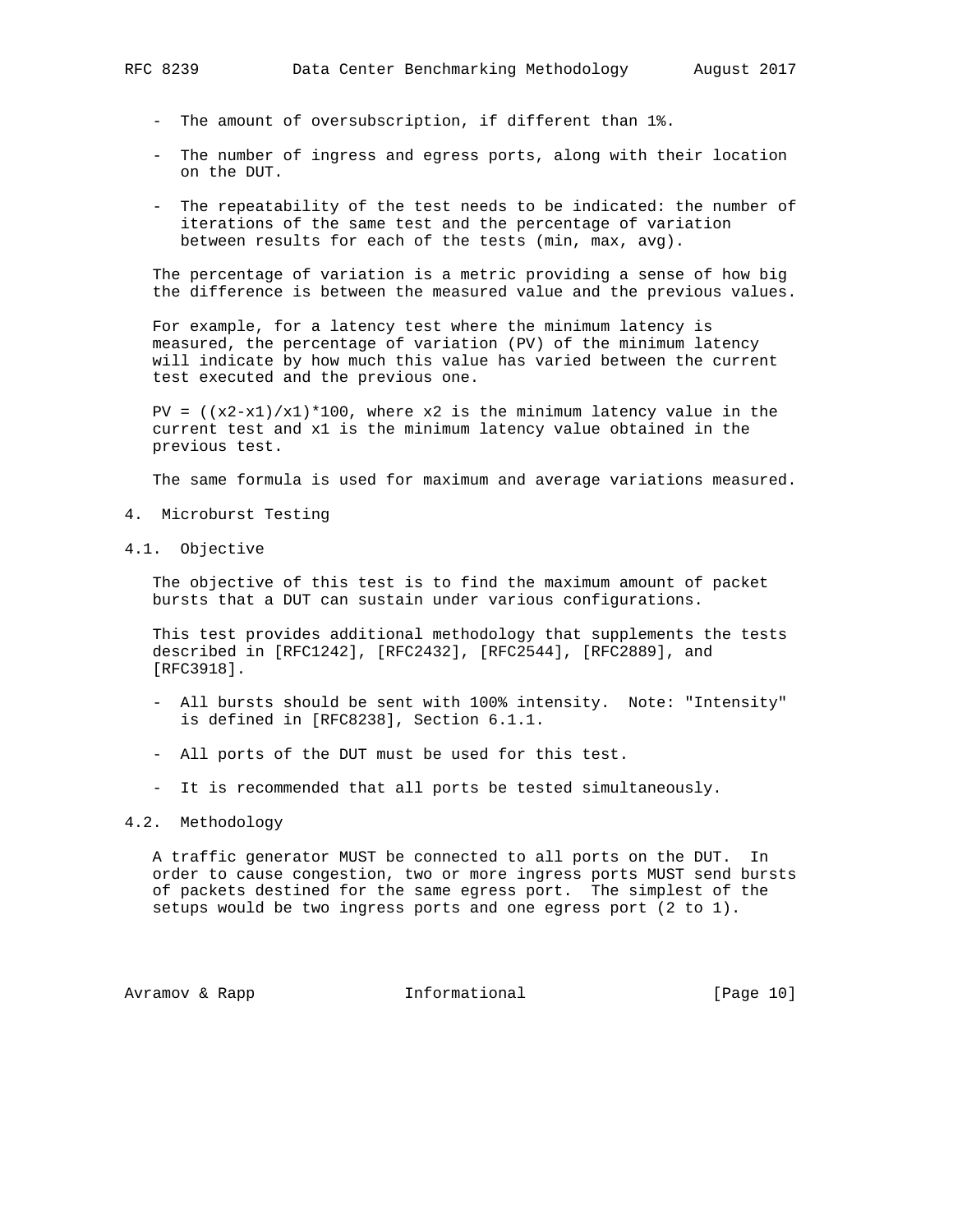The burst MUST be sent with an intensity (as defined in [RFC8238], Section 6.1.1) of 100%, meaning that the burst of packets will be sent with a minimum interpacket gap. The amount of packets contained in the burst will be trial variable and increase until there is a non-zero packet loss measured. The aggregate amount of packets from all the senders will be used to calculate the maximum microburst amount that the DUT can sustain.

 It is RECOMMENDED that the ingress and egress ports be varied in multiple tests in order to measure the maximum microburst capacity.

 The intensity of a microburst (see [RFC8238], Section 6.1.1) MAY be varied in order to obtain the microburst capacity at various ingress rates.

 It is RECOMMENDED that all ports on the DUT be tested simultaneously, and in various configurations, in order to understand all the combinations of ingress ports, egress ports, and intensities.

An example would be:

- o First iteration: N-1 ingress ports sending to one egress port.
- o Second iteration: N-2 ingress ports sending to two egress ports.
- o Last iteration: Two ingress ports sending to N-2 egress ports.

#### 4.3. Reporting Format

The report MUST include the following:

- The maximum number of packets received per ingress port with the maximum burst size obtained with zero packet loss.
- The packet size used in the test.
- The number of ingress and egress ports, along with their location on the DUT.
- The repeatability of the test needs to be indicated: the number of iterations of the same test and the percentage of variation between results (min, max, avg).

Avramov & Rapp **Informational** [Page 11]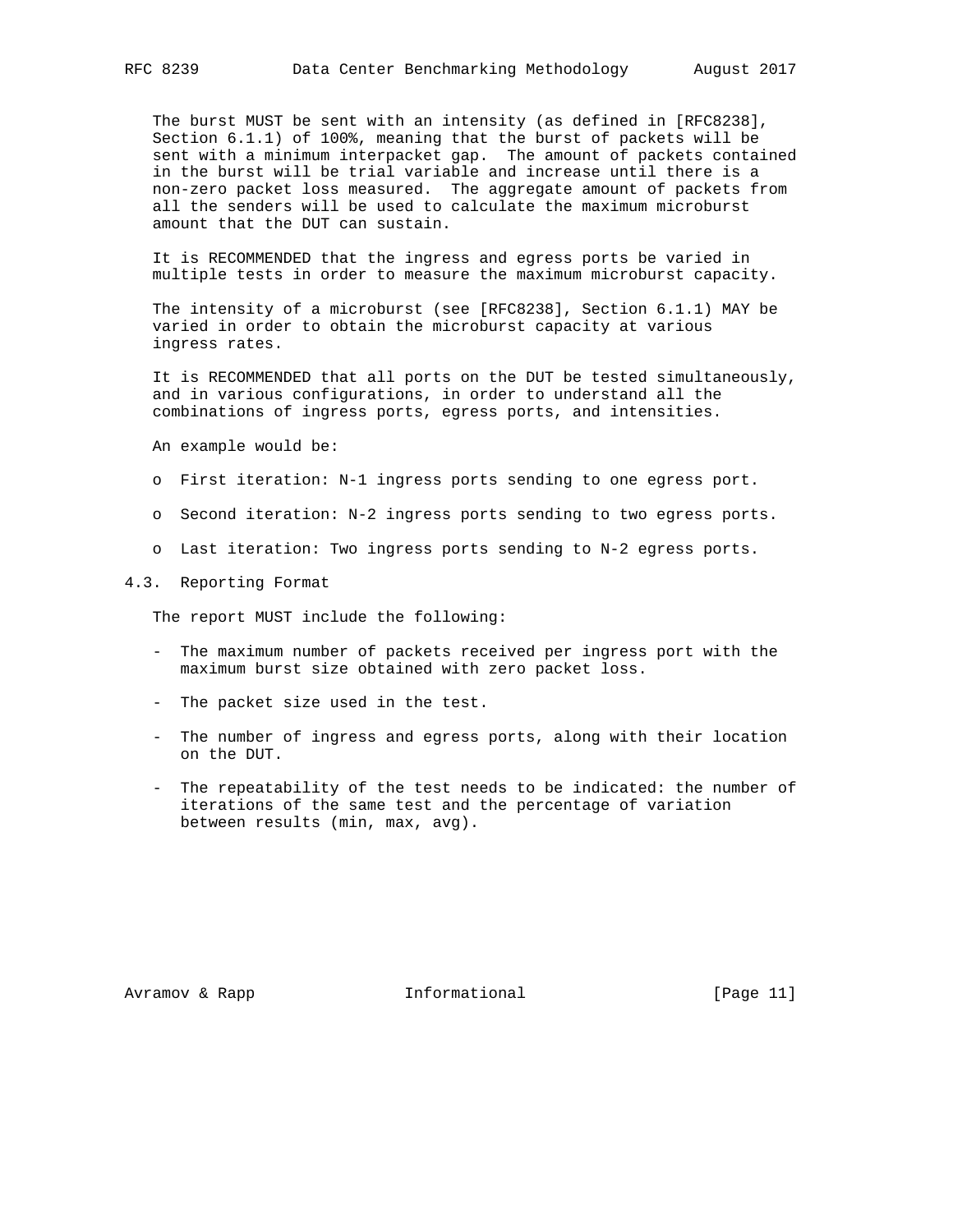- 5. Head-of-Line Blocking
- 5.1. Objective

 Head-of-line blocking (HOLB) is a performance-limiting phenomenon that occurs when packets are held up by the first packet ahead waiting to be transmitted to a different output port. This is defined in RFC 2889, Section 5.5 ("Congestion Control"). This section expands on RFC 2889 in the context of data center benchmarking.

 The objective of this test is to understand the DUT's behavior in the HOLB scenario and measure the packet loss.

The differences between this HOLB test and RFC 2889 are as follows:

- This HOLB test starts with eight ports in two groups of four ports each, instead of four ports (as compared with Section 5.5 of RFC 2889).
- This HOLB test shifts all the port numbers by one in a second iteration of the test; this is new, as compared to the HOLB test described in RFC 2889. The shifting port numbers continue until all ports are the first in the group; the purpose of this is to make sure that all permutations are tested in order to cover differences in behavior in the SoC of the DUT.
- Another test within this HOLB test expands the group of ports, such that traffic is divided among four ports instead of two (25% instead of 50% per port).
- Section 5.3 lists requirements that supplement the requirements listed in RFC 2889, Section 5.5.

### 5.2. Methodology

 In order to cause congestion in the form of HOLB, groups of four ports are used. A group has two ingress ports and two egress ports. The first ingress port MUST have two flows configured, each going to a different egress port. The second ingress port will congest the second egress port by sending line rate. The goal is to measure if there is loss on the flow for the first egress port, which is not oversubscribed.

 A traffic generator MUST be connected to at least eight ports on the DUT and SHOULD be connected using all the DUT ports.

Avramov & Rapp **Informational** [Page 12]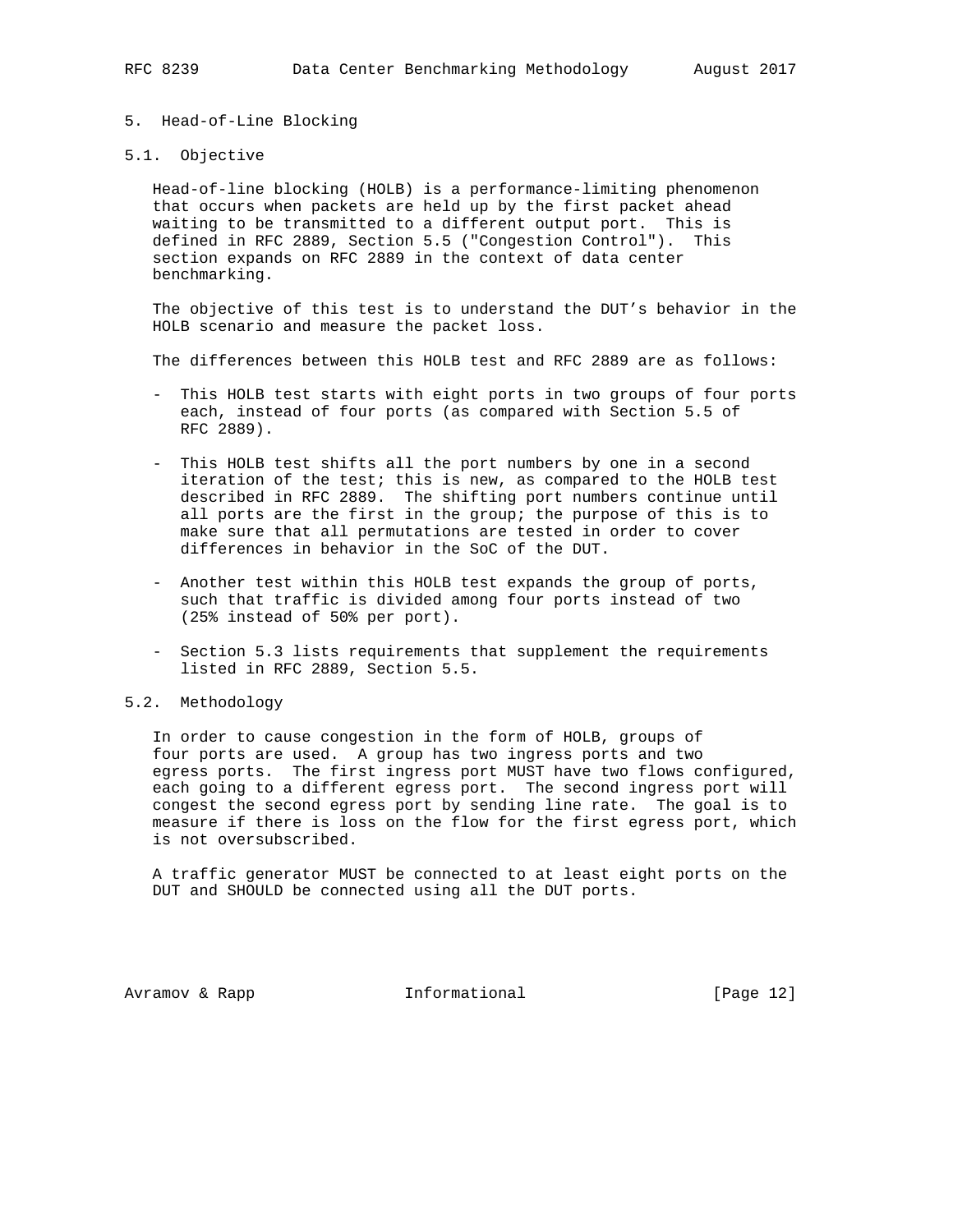Note that the tests described in procedures 1) and 2) in this section have iterations called "first iteration", "second iteration", and "last iteration". The idea is to show the first two iterations so the reader understands the logic of how to keep incrementing the iterations. The last iteration shows the end state of the variables.

- 1) Measure two groups with eight DUT ports.
	- o First iteration: Measure the packet loss for two groups with consecutive ports.

The composition of the first group is as follows:

 Ingress port 1 sending 50% of traffic to egress port 3 and ingress port 1 sending 50% of traffic to egress port 4. Ingress port 2 sending line rate to egress port 4. Measure the amount of traffic loss for the traffic from ingress port 1 to egress port 3.

The composition of the second group is as follows:

 Ingress port 5 sending 50% of traffic to egress port 7 and ingress port 5 sending 50% of traffic to egress port 8. Ingress port 6 sending line rate to egress port 8. Measure the amount of traffic loss for the traffic from ingress port 5 to egress port 7.

 o Second iteration: Repeat the first iteration by shifting all the ports from N to N+1.

The composition of the first group is as follows:

 Ingress port 2 sending 50% of traffic to egress port 4 and ingress port 2 sending 50% of traffic to egress port 5. Ingress port 3 sending line rate to egress port 5. Measure the amount of traffic loss for the traffic from ingress port 2 to egress port 4.

The composition of the second group is as follows:

 Ingress port 6 sending 50% of traffic to egress port 8 and ingress port 6 sending 50% of traffic to egress port 9. Ingress port 7 sending line rate to egress port 9. Measure the amount of traffic loss for the traffic from ingress port 6 to egress port 8.

Avramov & Rapp  $I_n$  Informational [Page 13]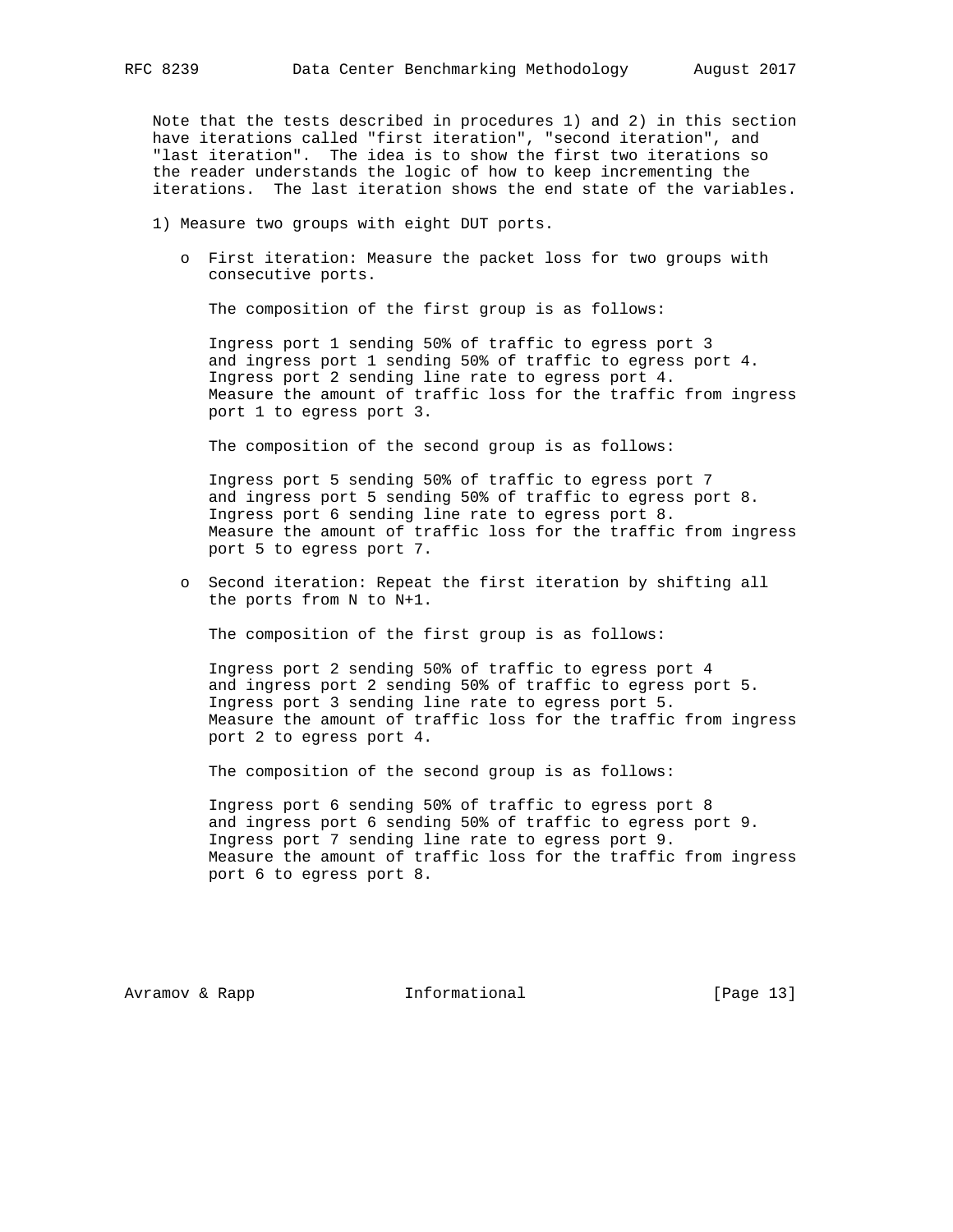o Last iteration: When the first port of the first group is connected to the last DUT port and the last port of the second group is connected to the seventh port of the DUT.

 Measure the amount of traffic loss for the traffic from ingress port N to egress port 2 and from ingress port 4 to egress port 6.

2) Measure with N/4 groups with N DUT ports.

 The traffic from the ingress port is split across four egress ports  $(100/4 = 25$ <sup>2</sup>).

- o First iteration: Expand to fully utilize all the DUT ports in increments of four. Repeat the methodology of procedure 1) with all the groups of ports possible to achieve on the device, and measure the amount of traffic loss for each port group.
- o Second iteration: Shift by +1 the start of each consecutive port of the port groups.
- o Last iteration: Shift by N-1 the start of each consecutive port of the port groups, and measure the amount of traffic loss for each port group.
- 5.3. Reporting Format

For each test, the report MUST include the following:

- The port configuration, including the number and location of ingress and egress ports located on the DUT.
- If HOLB was observed in accordance with the HOLB test described in Section 5.
- Percent of traffic loss.
- The repeatability of the test needs to be indicated: the number of iterations of the same test and the percentage of variation between results (min, max, avg).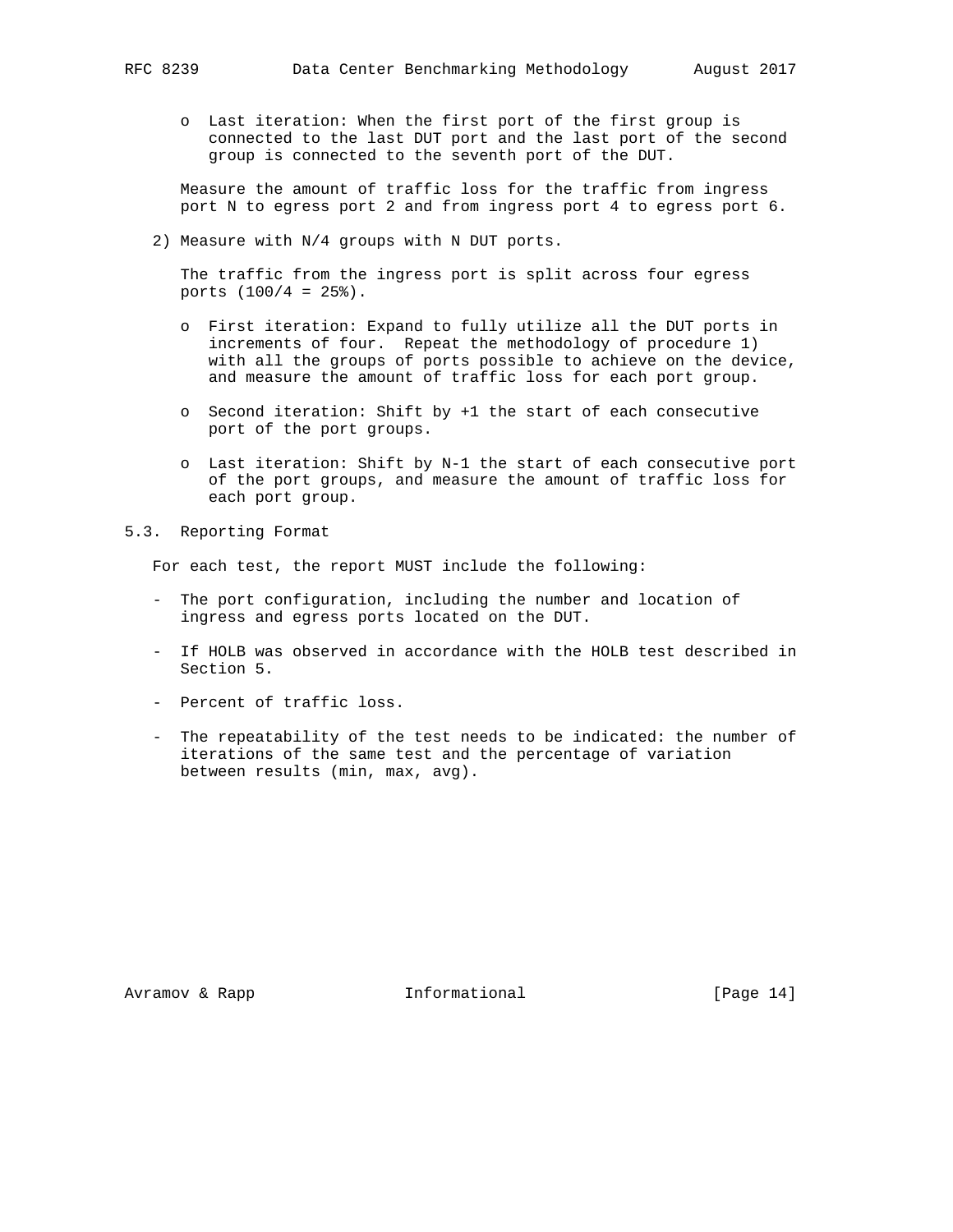## 6. Incast Stateful and Stateless Traffic

## 6.1. Objective

 The objective of this test is to measure the values for TCP Goodput [TCP-INCAST] and latency with a mix of large and small flows. The test is designed to simulate a mixed environment of stateful flows that require high rates of goodput and stateless flows that require low latency. Stateful flows are created by generating TCP traffic, and stateless flows are created using UDP traffic.

## 6.2. Methodology

 In order to simulate the effects of stateless and stateful traffic on the DUT, there MUST be multiple ingress ports receiving traffic destined for the same egress port. There also MAY be a mix of stateful and stateless traffic arriving on a single ingress port. The simplest setup would be two ingress ports receiving traffic destined to the same egress port.

 One ingress port MUST maintain a TCP connection through the ingress port to a receiver connected to an egress port. Traffic in the TCP stream MUST be sent at the maximum rate allowed by the traffic generator. At the same time, the TCP traffic is flowing through the DUT, and the stateless traffic is sent destined to a receiver on the same egress port. The stateless traffic MUST be a microburst of 100% intensity.

 It is RECOMMENDED that the ingress and egress ports be varied in multiple tests in order to measure the maximum microburst capacity.

 The intensity of a microburst MAY be varied in order to obtain the microburst capacity at various ingress rates.

It is RECOMMENDED that all ports on the DUT be used in the test.

 The tests described below have iterations called "first iteration", "second iteration", and "last iteration". The idea is to show the first two iterations so the reader understands the logic of how to keep incrementing the iterations. The last iteration shows the end state of the variables.

Avramov & Rapp **Informational** [Page 15]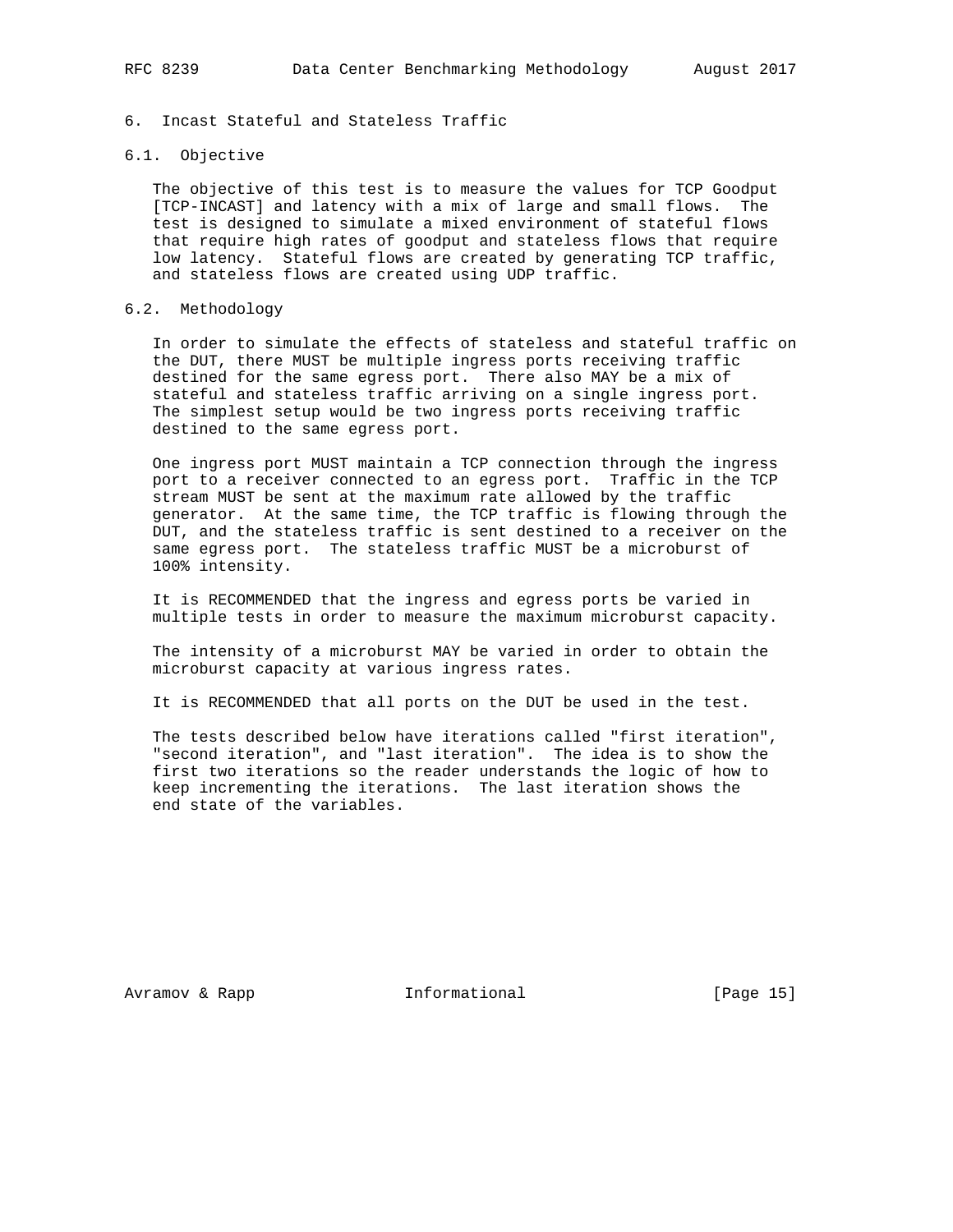For example:

Stateful traffic port variation (TCP traffic):

 TCP traffic needs to be generated for this test. During the iterations, the number of egress ports MAY vary as well.

- o First iteration: One ingress port receiving stateful TCP traffic and one ingress port receiving stateless traffic destined to one egress port.
- o Second iteration: Two ingress ports receiving stateful TCP traffic and one ingress port receiving stateless traffic destined to one egress port.
- o Last iteration: N-2 ingress ports receiving stateful TCP traffic and one ingress port receiving stateless traffic destined to one egress port.

Stateless traffic port variation (UDP traffic):

 UDP traffic needs to be generated for this test. During the iterations, the number of egress ports MAY vary as well.

- o First iteration: One ingress port receiving stateful TCP traffic and one ingress port receiving stateless traffic destined to one egress port.
- o Second iteration: One ingress port receiving stateful TCP traffic and two ingress ports receiving stateless traffic destined to one egress port.
- o Last iteration: One ingress port receiving stateful TCP traffic and N-2 ingress ports receiving stateless traffic destined to one egress port.

Avramov & Rapp **Informational** [Page 16]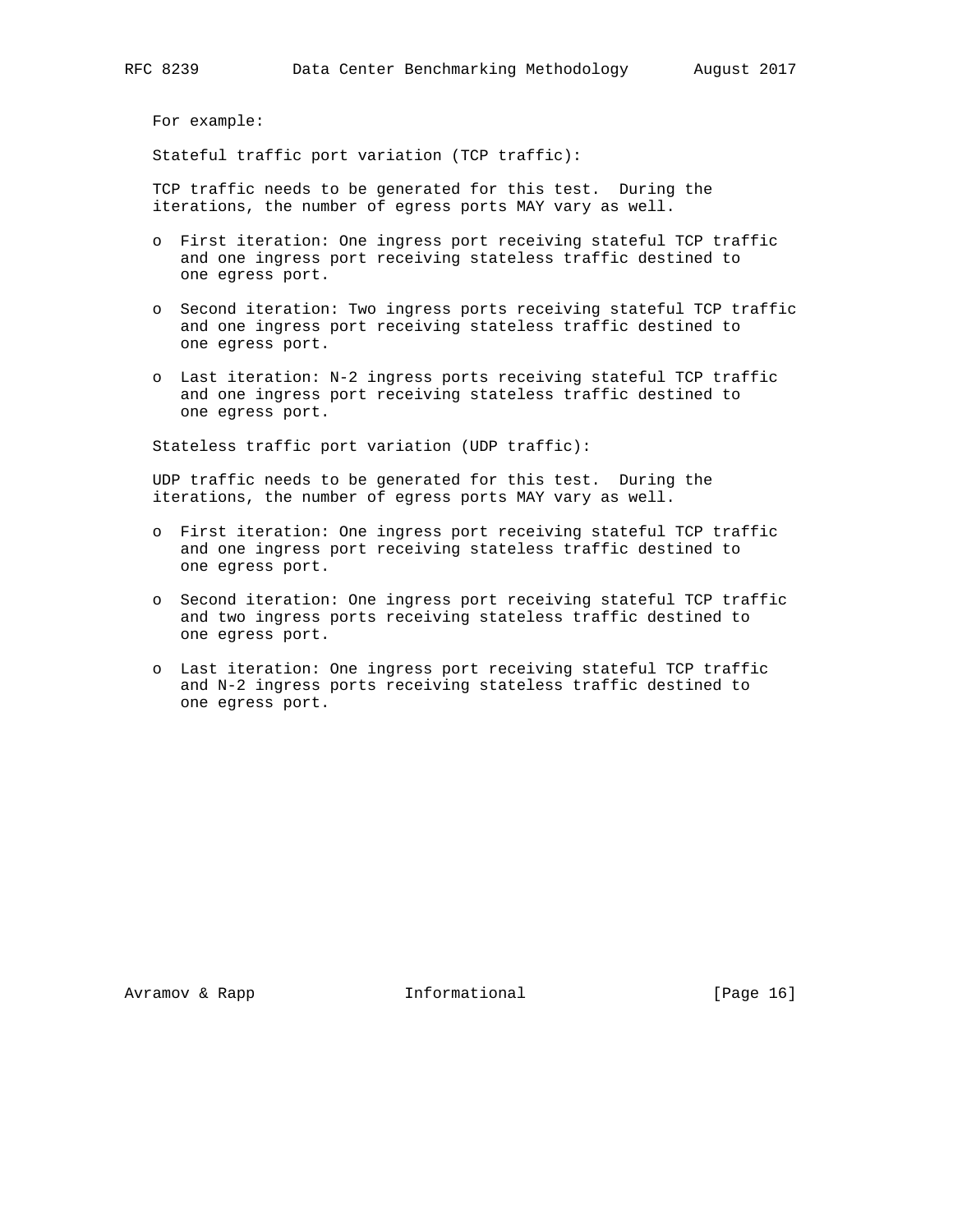#### 6.3. Reporting Format

The report MUST include the following:

- Number of ingress and egress ports, along with designation of stateful or stateless flow assignment.
- Stateful flow goodput.
- Stateless flow latency.
- The repeatability of the test needs to be indicated: the number of iterations of the same test and the percentage of variation between results (min, max, avg).
- 7. Security Considerations

 Benchmarking activities as described in this memo are limited to technology characterization using controlled stimuli in a laboratory environment, with dedicated address space and the constraints specified in the sections above.

 The benchmarking network topology will be an independent test setup and MUST NOT be connected to devices that may forward the test traffic into a production network or misroute traffic to the test management network.

 Further, benchmarking is performed on a "black-box" basis, relying solely on measurements observable external to the DUT.

 Special capabilities SHOULD NOT exist in the DUT specifically for benchmarking purposes. Any implications for network security arising from the DUT SHOULD be identical in the lab and in production networks.

8. IANA Considerations

This document does not require any IANA actions.

Avramov & Rapp **Informational** [Page 17]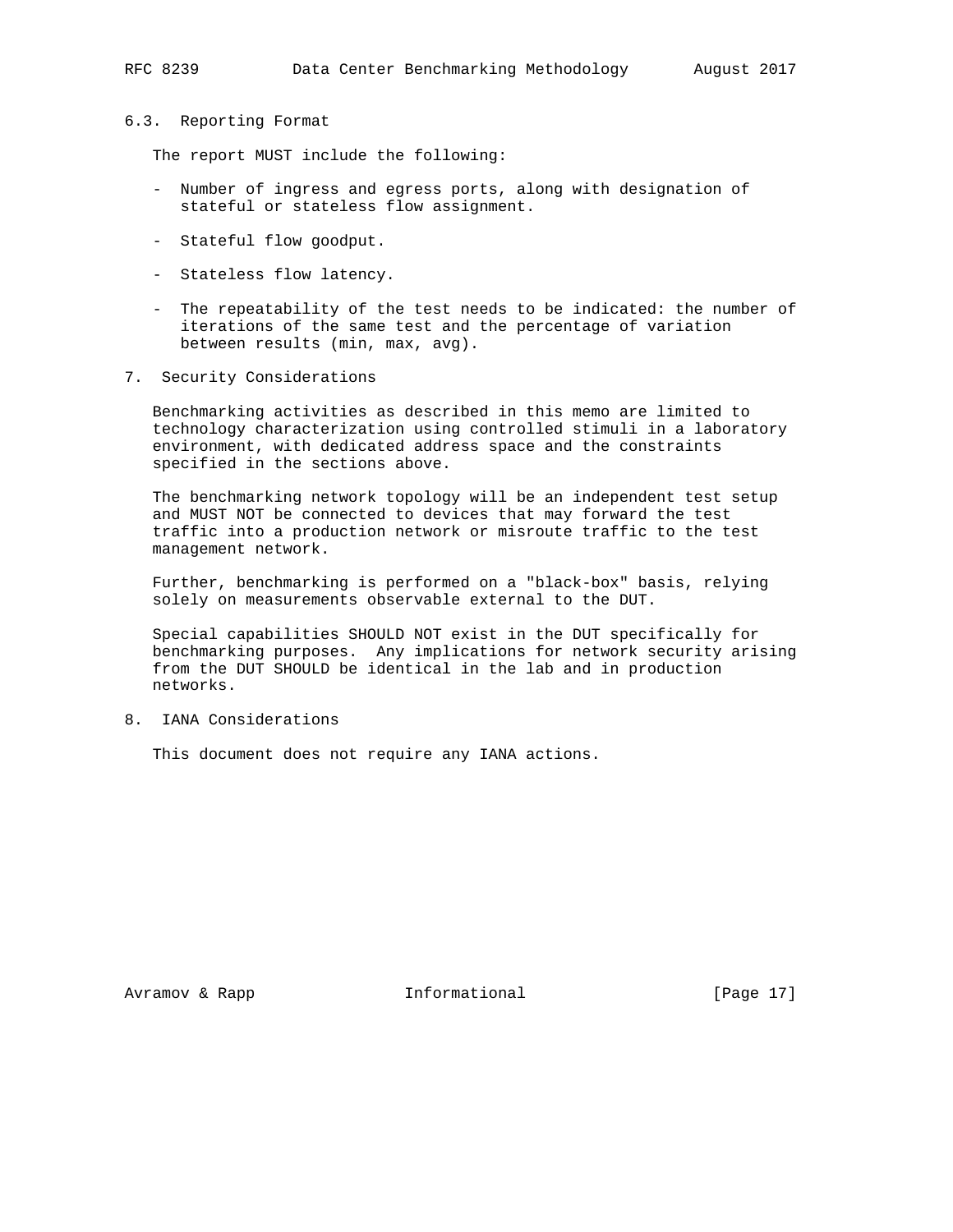## 9. References

- 9.1. Normative References
	- [RFC1242] Bradner, S., "Benchmarking Terminology for Network Interconnection Devices", RFC 1242, DOI 10.17487/RFC1242, July 1991, <https://www.rfc-editor.org/info/rfc1242>.
	- [RFC2119] Bradner, S., "Key words for use in RFCs to Indicate Requirement Levels", BCP 14, RFC 2119, DOI 10.17487/RFC2119, March 1997, <https://www.rfc-editor.org/info/rfc2119>.
	- [RFC2544] Bradner, S. and J. McQuaid, "Benchmarking Methodology for Network Interconnect Devices", RFC 2544, DOI 10.17487/RFC2544, March 1999, <https://www.rfc-editor.org/info/rfc2544>.
	- [RFC8174] Leiba, B., "Ambiguity of Uppercase vs Lowercase in RFC 2119 Key Words", BCP 14, RFC 8174, DOI 10.17487/RFC8174, May 2017, <https://www.rfc-editor.org/info/rfc8174>.
	- [RFC8238] Avramov, L. and J. Rapp, "Data Center Benchmarking Terminology", RFC 8238, DOI 10.17487/RFC8238, August 2017, <https://www.rfc-editor.org/info/rfc8238>.
- 9.2. Informative References
	- [RFC2432] Dubray, K., "Terminology for IP Multicast Benchmarking", RFC 2432, DOI 10.17487/RFC2432, October 1998, <https://www.rfc-editor.org/info/rfc2432>.
	- [RFC2889] Mandeville, R. and J. Perser, "Benchmarking Methodology for LAN Switching Devices", RFC 2889, DOI 10.17487/RFC2889, August 2000, <https://www.rfc-editor.org/info/rfc2889>.
	- [RFC3918] Stopp, D. and B. Hickman, "Methodology for IP Multicast Benchmarking", RFC 3918, DOI 10.17487/RFC3918, October 2004, <https://www.rfc-editor.org/info/rfc3918>.

Avramov & Rapp **Informational** [Page 18]